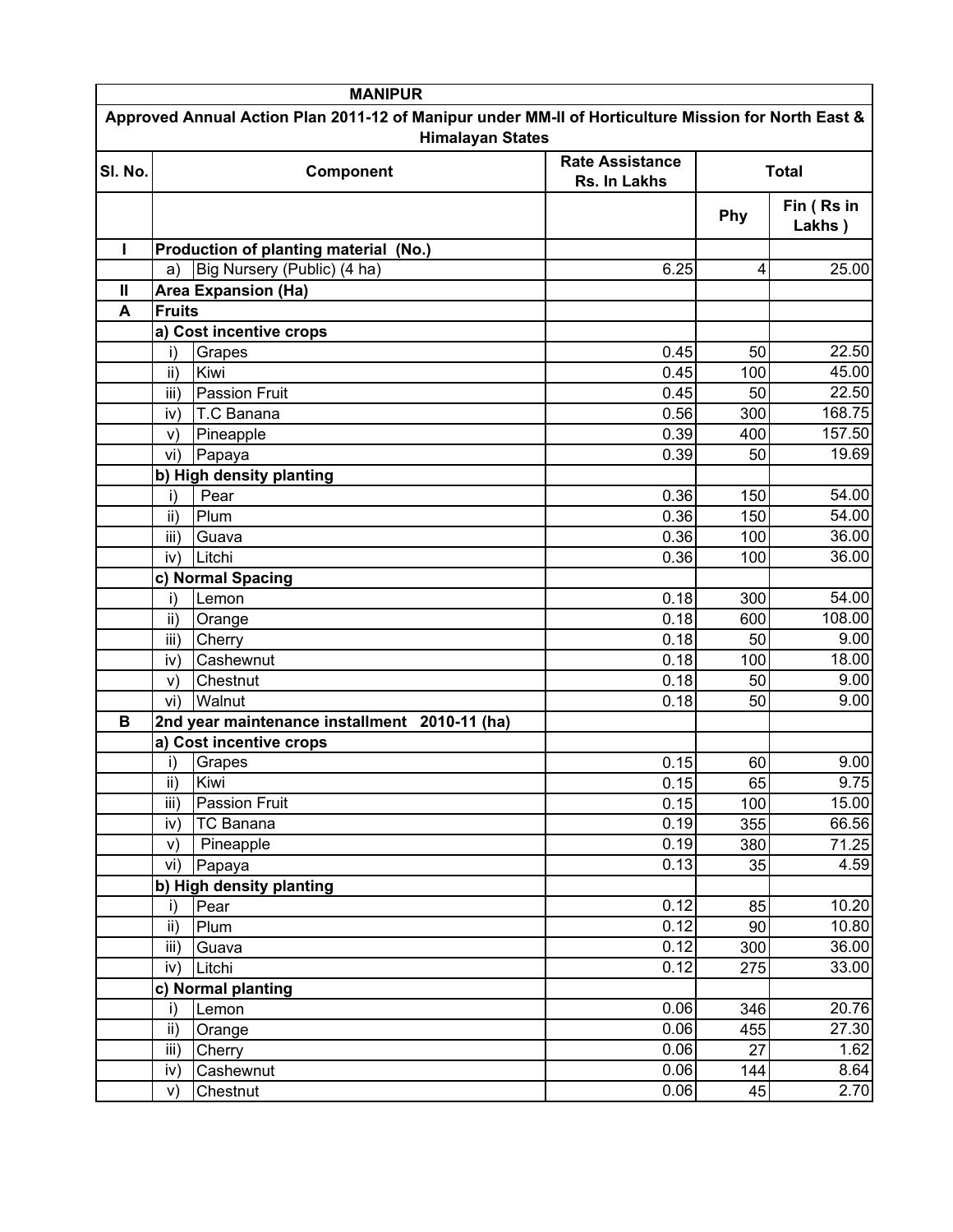| Approved Annual Action Plan 2011-12 of Manipur under MM-II of Horticulture Mission for North East &<br><b>Himalayan States</b> |                                               |                                                |                                        |              |                      |  |
|--------------------------------------------------------------------------------------------------------------------------------|-----------------------------------------------|------------------------------------------------|----------------------------------------|--------------|----------------------|--|
| SI. No.                                                                                                                        | Component                                     |                                                | <b>Rate Assistance</b><br>Rs. In Lakhs | <b>Total</b> |                      |  |
|                                                                                                                                |                                               |                                                |                                        | Phy          | Fin (Rs in<br>Lakhs) |  |
|                                                                                                                                | vi)                                           | Walnut                                         | 0.06                                   | 45           | 2.70                 |  |
| $\mathbf{C}$                                                                                                                   |                                               | 3rd year maintenance installment 2009-10 (Ha)  |                                        |              |                      |  |
|                                                                                                                                | i)                                            | Banana                                         | 0.05                                   | 800          | 36.00                |  |
|                                                                                                                                | ii)                                           | Citrus                                         | 0.07                                   | 1300         | 87.75                |  |
|                                                                                                                                | iii)                                          | <b>Passion Fruit</b>                           | 0.07                                   | 400          | 27.00                |  |
| D                                                                                                                              |                                               | <b>Rejuvenation (Ha)</b>                       |                                        |              |                      |  |
|                                                                                                                                | i)                                            | Lime                                           | 0.15                                   | 250          | 37.50                |  |
|                                                                                                                                | ii)                                           | Orange                                         | 0.15                                   | 300          | 45.00                |  |
| Е                                                                                                                              |                                               | Vegetables (Hybrid) (Ha)                       |                                        |              |                      |  |
|                                                                                                                                | i)                                            | Winter crops                                   | 0.34                                   | 500          | 168.75               |  |
|                                                                                                                                | ii)                                           | Summer crops                                   | 0.34                                   | 500          | 168.75               |  |
| F                                                                                                                              |                                               | <b>Rhizomatic Spices(Ha)</b>                   |                                        |              |                      |  |
|                                                                                                                                | i)                                            | Turmeric                                       | 0.19                                   | 500          | 93.75                |  |
| G                                                                                                                              |                                               | Mushroom (Public sector) (No.)                 |                                        |              |                      |  |
|                                                                                                                                | i)                                            | Integrated Mushroom unit                       | 50.00                                  | 2            | 100.00               |  |
|                                                                                                                                | ii)                                           | Spawn making unit                              | 15.00                                  | 3            | 45.00                |  |
|                                                                                                                                | iii)                                          | Compost making unit                            | 20.00                                  | 3            | 60.00                |  |
| H                                                                                                                              |                                               | Flower (Ha)                                    |                                        |              |                      |  |
|                                                                                                                                | A                                             | <b>Cut Flowers</b>                             |                                        |              |                      |  |
|                                                                                                                                | i)                                            | Orchid                                         | 0.53                                   | 100          | 52.50                |  |
|                                                                                                                                | ii)                                           | Leather leaf                                   | 0.53                                   | 200          | 105.00               |  |
|                                                                                                                                | iii)                                          | Alstreomeria                                   | 0.53                                   | 100          | 52.50                |  |
|                                                                                                                                | iv)                                           | Carnation                                      | 0.53                                   | 100          | 52.50                |  |
|                                                                                                                                | V)                                            | Gerbera                                        | 0.53                                   | 100          | 52.50                |  |
|                                                                                                                                | B                                             | Loose flower                                   | 0.18                                   | 200          | 36.00                |  |
| III                                                                                                                            |                                               | <b>Creation of Water Resource (Unit) (No.)</b> |                                        |              |                      |  |
|                                                                                                                                |                                               | Water harvesting System for individuals - for  | 1.03                                   | 300.00       | 309.00               |  |
|                                                                                                                                | i)                                            | storage of water in 20mx20mx3m pond / tube     |                                        |              |                      |  |
|                                                                                                                                |                                               | wells / dug wells                              |                                        |              |                      |  |
| IV                                                                                                                             |                                               | <b>Protected Cultivation (Sqmt.)</b>           |                                        |              |                      |  |
|                                                                                                                                | a)                                            | <b>Green House</b>                             |                                        |              |                      |  |
|                                                                                                                                | i)                                            | <b>Tubular Struture</b>                        | 0.0047                                 | 61250        | 286.34               |  |
|                                                                                                                                | b)                                            | <b>Shade net House</b>                         |                                        |              |                      |  |
|                                                                                                                                |                                               | i) Tubular Struture                            | 0.003                                  | 80000        | 240.00               |  |
| $\mathbf{V}$                                                                                                                   |                                               | Promotion of INM/IPM (Ha)                      | 0.01                                   | 15000        | 150.00               |  |
|                                                                                                                                |                                               | a) Organic Farming (Nos)                       |                                        |              |                      |  |
|                                                                                                                                | i)                                            | HDPE vermi bed                                 | 0.05                                   | 2200         | 110.00               |  |
| VI                                                                                                                             | Pollination support through Bee Keeping (Nos) |                                                |                                        |              |                      |  |
|                                                                                                                                | i)                                            | Bee colonies                                   | 0.007                                  | 6000         | 42.00                |  |
|                                                                                                                                | ii)                                           | <b>Bee hives</b>                               | 0.008                                  | 6000         | 48.00                |  |
|                                                                                                                                | iii)                                          | Honey extractor                                | 0.007                                  | 6000         | 42.00                |  |
| VII                                                                                                                            |                                               | <b>Mechanization of Horticulture (No)</b>      |                                        |              |                      |  |